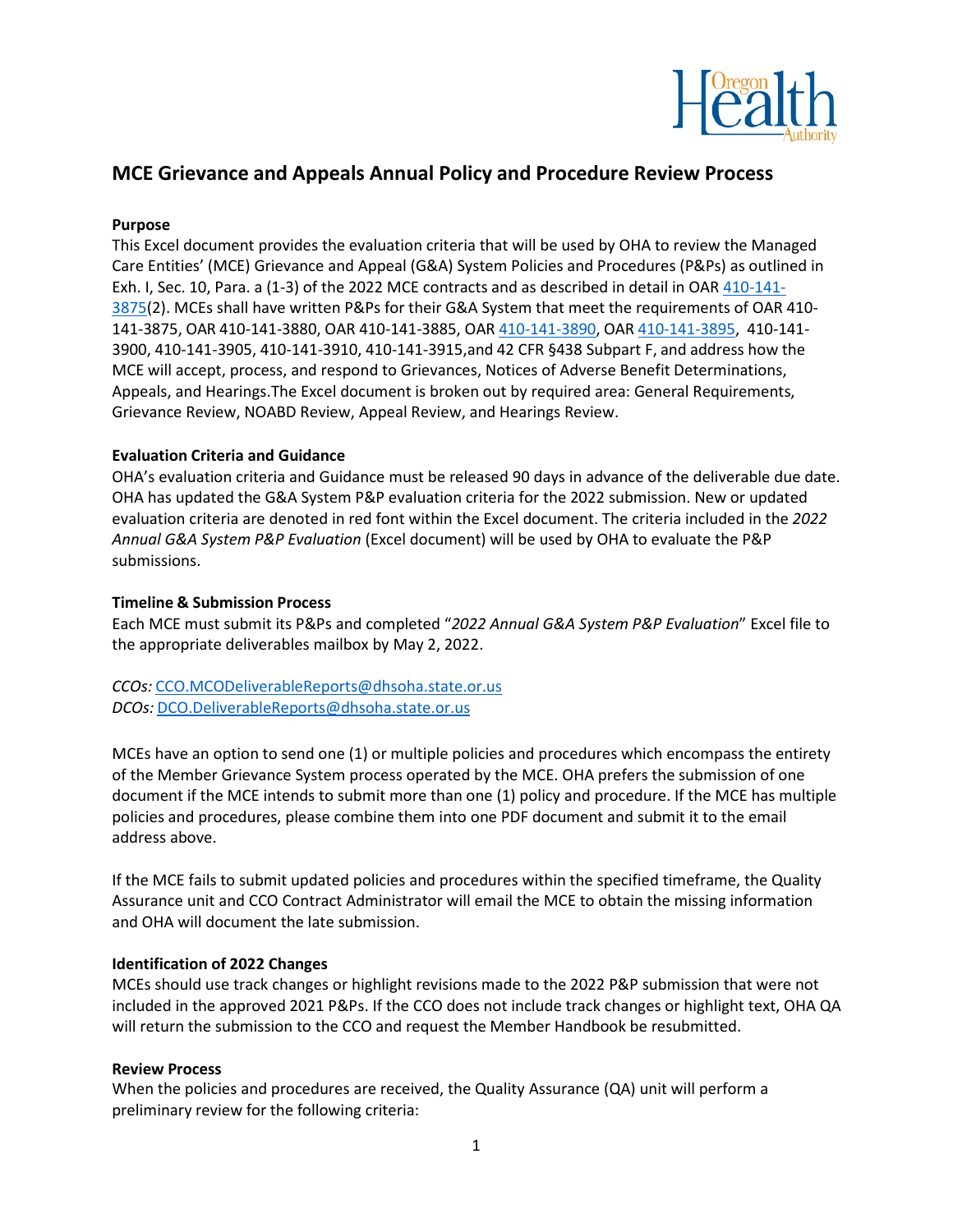- Date on policy
- Submission of Excel spreadsheet with Grievance and Appeal System evaluation criteria. Completion of Column F denoting page numbers and sections within policies and procedures that demonstrate the CCO fulfills the requirement.
- Policies and procedures cover the full scope of Grievance and Appeal System required by OAR's and MCE Contract.

If the MCE does not meet preliminary review criteria, OHA will contact the MCE  $\sqrt{ }$ MCE of the missing information preventing OHA from beginning the review and  $\epsilon$ 

MCEs that meet the preliminary review criteria will be forwarded to assigned primary and secondary reviewers. The QA reviewers will utilize the "MCE

Grievance, Appeal and Hearings Policy Review Elements" worksheet to evaluate and score the content of the MCE policies and procedures. The primary reviewer's recommendations will be validated by a secondary reviewer.

# **OHA Evaluation Results**

**OHA scoring:** Each element will be scored with either a "score=1" for met or "score=0" for not met. Each element must be fully met to score a "1". All compliant elements will be tallied to determine the overall percentage of compliance. The CCO will have to achieve 100% compliance to obtain OHA approval.

**Required changes**: The Quality Assurance team will provide each CCO with their individual evaluation results via email. OHA QA reviewers will complete the OHA comments column in the "*2022 Annual G&A System P&P Evaluation*" worksheet (Excel) document. Unless otherwise indicated, all requested edits are required and all comments must be addressed. The Quality Assurance team will identify any other required edits not already captured in the evaluation criteria (e.g., format, structure of document, grammar, etc). OHA will score those additional edits using the scoring described above. To limit the number of re-submissions, please do not resubmit to the Quality Assurance team until ALL required changes and comments have been addressed.

Upon re-submission of revised P&Ps, QA will review the corrected P&Ps and assess whether the MCE addressed the gaps identified by QA reviewers. If additional changes are needed, OHA will email the MCE with evaluation results, including missing or non-compliant contents (to be included in the "*2022 Annual G&A System P&P Evaluation*" worksheet).

OHA is available to provide technical assistance upon receipt of OHA's evaluation. Please email all technical assistance requests to OHA Quality Assurance team via email at HSD.QualityAssurance@dhsoha.state.or.us.

**Re-submission delivery method:** The CCO must complete the designated columns in the Excel document and return to OHA via email to the appropriate deliverables mailbox.

*CCOs:* [CCO.MCODeliverableReports@dhsoha.state.or.us](mailto:CCO.MCODeliverableReports@dhsoha.state.or.us) *DCOs:* [DCO.DeliverableReports@dhsoha.state.or.us](mailto:DCO.DeliverableReports@dhsoha.state.or.us)

**Review timeframes**: OHA will complete the initial review of the 2022 G&A System P&Ps within forty-five (45) days of receipt or OHA will notify Contractor within the same forty-five (45) day period if additional time is needed for review. MCE's will have 15 business days to revise the policies and procedures and resubmit to OHA for review and approval. Each MCE will receive an evaluation results letter to serve as